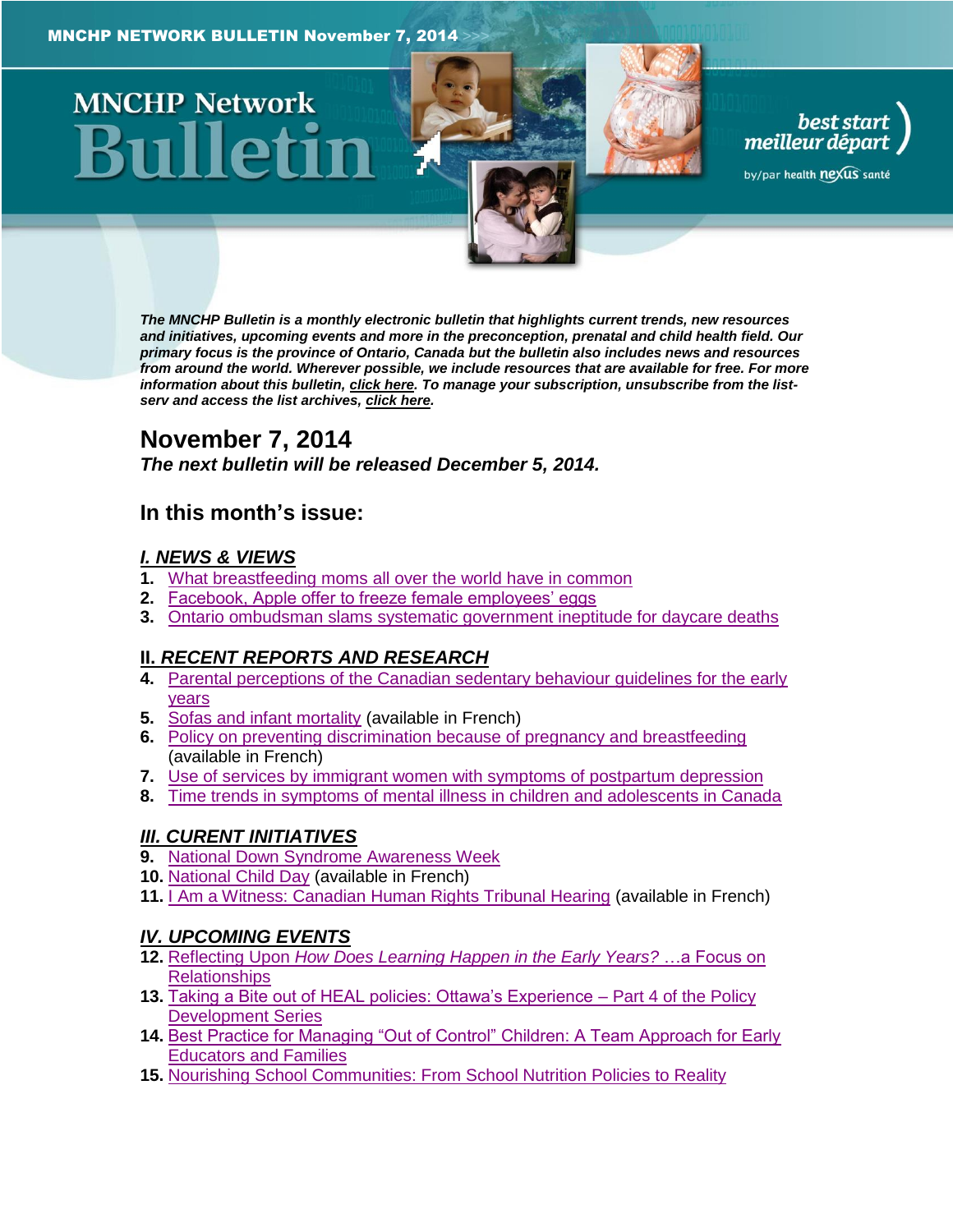# *[V. RESOURCES](#page-10-2)*

- **16.** [Aboriginal Ways Tried and True](#page-10-3) (available in French)
- **17.** [Ontario Physical Education Safety Guidelines](#page-11-0) (available in French)
- **18.** [Body Mass Index of Children and Youth, 2012 to 2013](#page-11-1) (available in French)
- **19.** [Heart-Mind Online](#page-11-2)
- **20.** [Recent videos](#page-12-0)

#### *[VI. FEATURED BEST START RESOURCES](#page-12-1)*

- **21.** [The Delivery of Prenatal Education in Ontario: A Summary of Research Findings](#page-12-2) (available in French)
- **22.** [Prenatal Education in Ontario: Fact Sheets](#page-13-0) (available in French)
- **23.** [Building Resilience in Young Children](#page-13-1) (available in French)
- **24.** [Obesity in Preconception and Pregnancy](#page-14-0) (available in French)
- **25.** [2015 Best Start Resource Centre Annual Conference](#page-14-1)

# <span id="page-1-0"></span>**I. NEWS & VIEWS**

#### <span id="page-1-1"></span>**1. What breastfeeding moms all over the world have in common**

This article (Adams, 2014) highlights the results of a recent survey conducted by breastfeeding product manufacturer Lansinoh Laboratories, Inc. The organization surveyed 13 169 pregnant women and new mothers from nine different countries (not including Canada) to determine trends and differences regarding perceptions of breastfeeding and breastfeeding practices around the world. Mothers from the US, Brazil, China, France, Germany, Hungary, Mexico, Turkey and the United Kingdom agreed that breastfeeding is the ideal method of feeding a baby because of its benefits for the baby's health. Many mothers also indicated that they would feel a sense of guilt if they chose not to breastfeed. While Canadian guidelines recommend breastfeeding exclusively for the first six months and continuing to breastfeed for two years or more (see below for more details), mothers in Brazil, China, Germany, Hungary, Mexico, the UK and the US believed 6 to 12 months to be the ideal length of time for breastfeeding. Moms from 6 of the nine countries agreed that 2 years was too long to breastfeed. [http://www.huffingtonpost.com/2014/09/24/breastfeeding-all-over-the](http://www.huffingtonpost.com/2014/09/24/breastfeeding-all-over-the-world_n_5863946.html?cps=gravity)[world\\_n\\_5863946.html?cps=gravity](http://www.huffingtonpost.com/2014/09/24/breastfeeding-all-over-the-world_n_5863946.html?cps=gravity)

Related documents:

- **Lansinoh Laboratories Global Breastfeeding Survey**: This website provides links to the documents summarizing the Global Breastfeeding Survey results, including a formal report, infographics and data charts. <https://www.lansinoh.com/globalsurvey>
- **Nutrition for healthy term infants: Recommendations from birth to six months** (available in French): A statement produced by the Infant Feeding Joint Working Group that includes members from Health Canada, the Canadian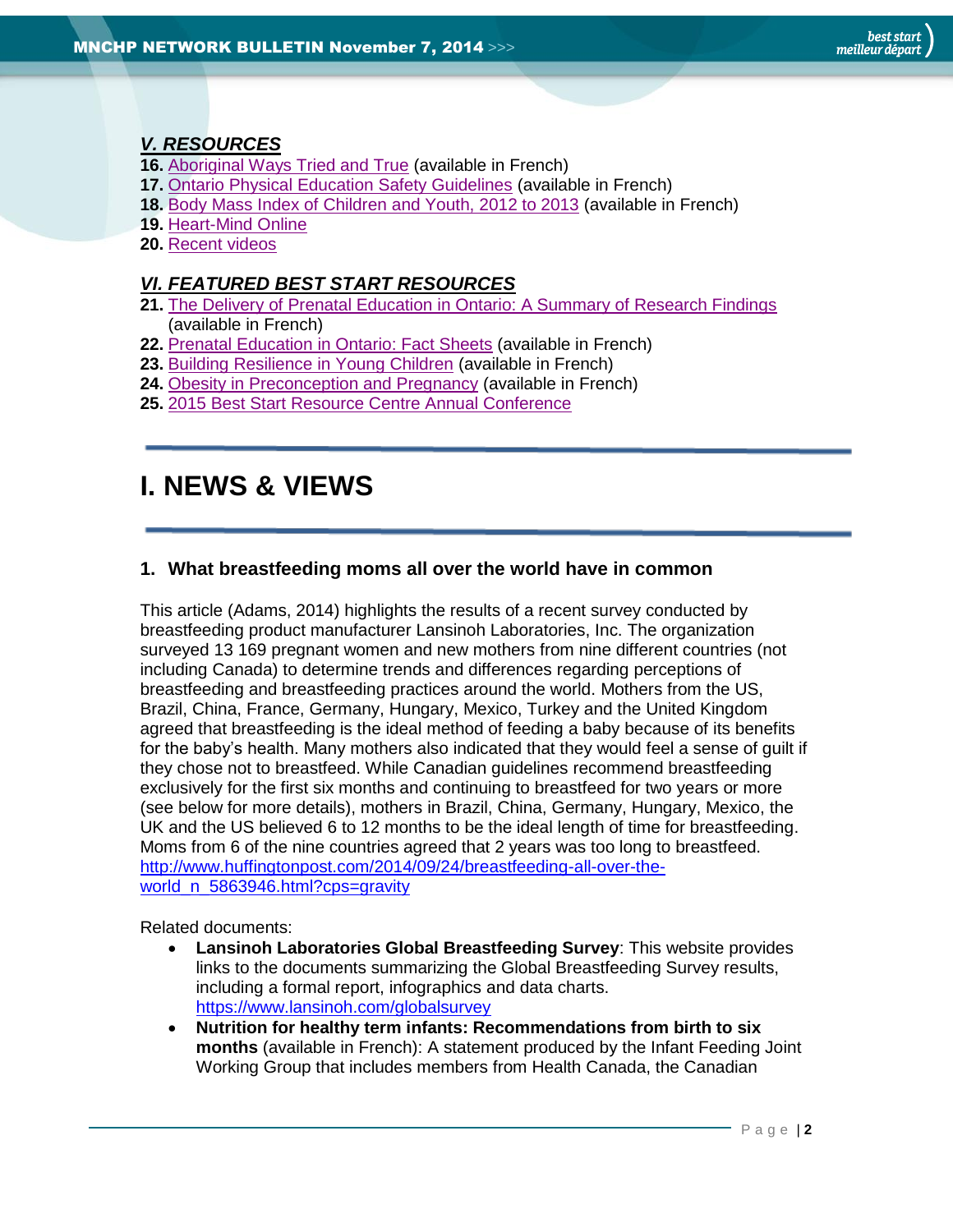Pediatric Society, Dietitians of Canada, Breastfeeding Committee for Canada, Public Health Agency of Canada and Health Canada. The statement outlines ideal feeding practices for infants up to 6 months. Recommendations include exclusive breastfeeding for the first six months, and a daily vitamin D supplement of 10 µg (400 IU) for infants who are breastfed.

EN: <http://www.hc-sc.gc.ca/fn-an/nutrition/infant-nourisson/recom/index-eng.php> FR : <http://www.hc-sc.gc.ca/fn-an/nutrition/infant-nourisson/recom/index-fra.php>

 **Nutrition for healthy term infants: Recommendations from six to 24 months** (available in French): This statement, recently updated by the Infant Feeding Joint Working Group, provides nutrition recommendations for older infants and young children up to two years. It emphasizes the importance of supporting breastfeeding for up to two years or more, if desired by both mother and child. EN : [http://www.hc-sc.gc.ca/fn-an/nutrition/infant-nourisson/recom/recom-6-24](http://www.hc-sc.gc.ca/fn-an/nutrition/infant-nourisson/recom/recom-6-24-months-6-24-mois-eng.php) [months-6-24-mois-eng.php](http://www.hc-sc.gc.ca/fn-an/nutrition/infant-nourisson/recom/recom-6-24-months-6-24-mois-eng.php) FR : [http://www.hc-sc.gc.ca/fn-an/nutrition/infant-nourisson/recom/recom-6-24-](http://www.hc-sc.gc.ca/fn-an/nutrition/infant-nourisson/recom/recom-6-24-months-6-24-mois-fra.php)

[months-6-24-mois-fra.php](http://www.hc-sc.gc.ca/fn-an/nutrition/infant-nourisson/recom/recom-6-24-months-6-24-mois-fra.php)

 **Nutrition for healthy term infants, birth to six months: An overview** (available in French): Produced by the Canadian Pediatric Society, this document summarizes the key recommendations from *Nutrition for healthy term infants*, and provides background information on the recommendations' development. EN: [http://www.cps.ca/en/documents/position/nutrition-healthy-term-infants](http://www.cps.ca/en/documents/position/nutrition-healthy-term-infants-overview)[overview](http://www.cps.ca/en/documents/position/nutrition-healthy-term-infants-overview)

FR : [http://www.cps.ca/fr/documents/position/nutrition-nourrisson-ne-a-terme-en](http://www.cps.ca/fr/documents/position/nutrition-nourrisson-ne-a-terme-en-sante-apercu)[sante-apercu](http://www.cps.ca/fr/documents/position/nutrition-nourrisson-ne-a-terme-en-sante-apercu)

 **American Academy of Pediatrics: Breastfeeding and the Use of Human Milk**: As a point of comparison, this document contains recommendations related to breastfeeding made by the American Academy of Pediatrics. Like Canadian guidelines, the AAP recommends "exclusive breastfeeding for about 6 months." Unlike *Nutrition for Healthy Term Infants*, the policy statement stipulates breastfeeding for only 1 year or longer, if mother and infant wish to continue. <http://pediatrics.aappublications.org/content/129/3/e827.full%23content-block>

# <span id="page-2-0"></span>**2. Facebook, Apple offer to freeze female employees' eggs**

This article (Ortutay, 2014) details the benefits and some of the downsides to the increasingly popular egg-freezing procedure which is frequently being used by women who are hoping to delay pregnancy in an effort to focus on their careers. Facebook and Apple recently announced that they will offer up to \$20 000 to help pay for the costly procedure, a move that appears to be part of a trend among major firms to retain valuable talent and to attract female employees to male-dominated sectors. As many women are waiting until they reach their 40s to start a family, egg-freezing at a younger age would allow them to use "healthier and more viable eggs" when they are ready for pregnancy. While some are praising Apple and Facebook for their move, touting it as a show of support for women's health, others caution against considering the procedure "ironclad," and warn that egg-freezing does not guarantee successful pregnancy. [http://www.thestar.com/business/2014/10/15/facebook\\_apple\\_offer\\_to\\_freeze\\_female\\_e](http://www.thestar.com/business/2014/10/15/facebook_apple_offer_to_freeze_female_employees_eggs.html) [mployees\\_eggs.html](http://www.thestar.com/business/2014/10/15/facebook_apple_offer_to_freeze_female_employees_eggs.html)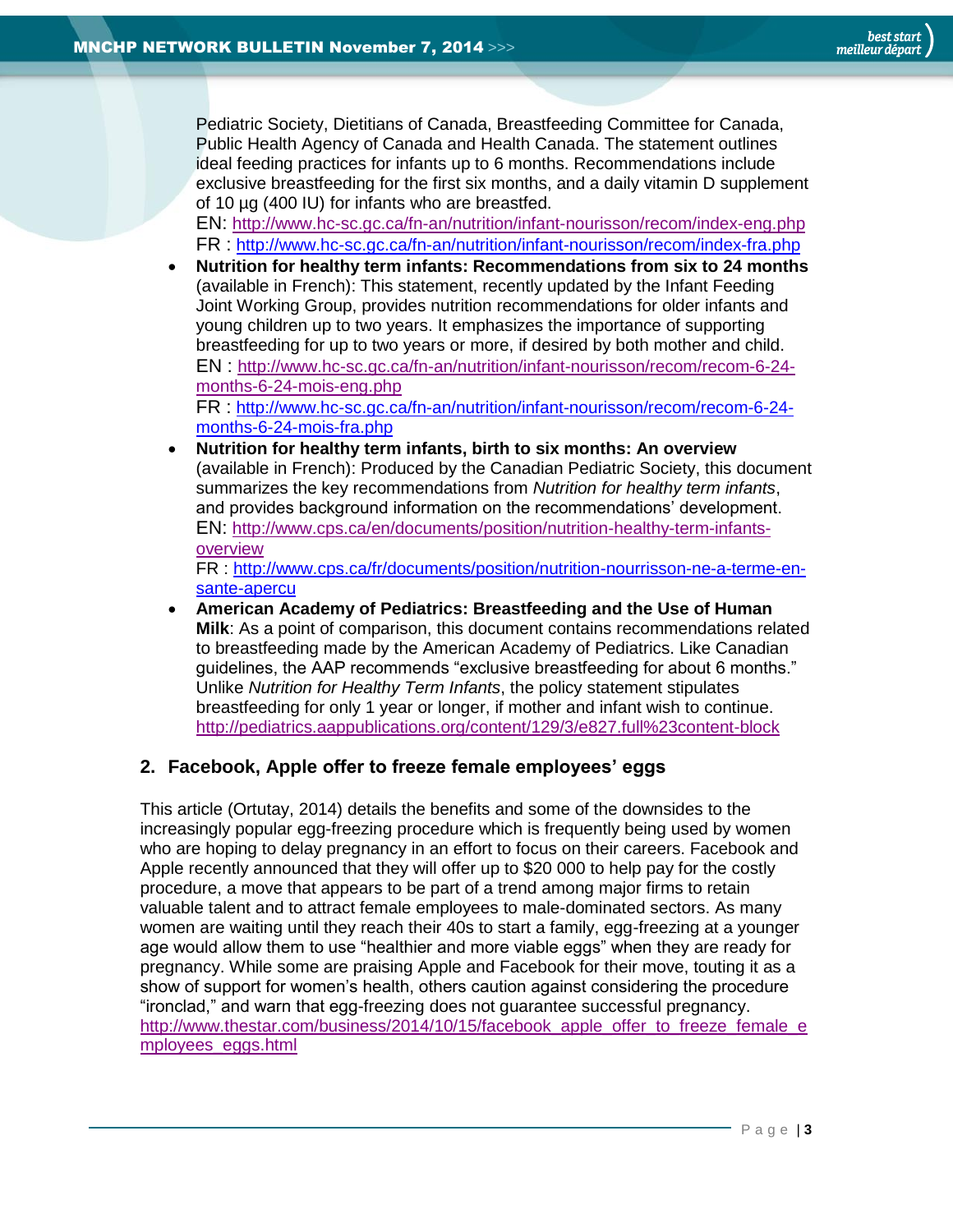<span id="page-3-0"></span>**3. Ontario Ombudsman slams systematic government ineptitude for daycare deaths**

The Ontario Ombudsman recently released the 142-page report, *[Careless about](https://ombudsman.on.ca/Investigations/SORT-Investigations/In-Progress/Monitoring-of-unlicensed-daycares.aspx)  [Childcare,](https://ombudsman.on.ca/Investigations/SORT-Investigations/In-Progress/Monitoring-of-unlicensed-daycares.aspx)* outlining 113 recommendations to improve the management of unregulated daycares in Ontario, including the development of a centralized registry for the unlicensed sector (Monsebraaten & Chown Oved, 2014). The report comes after the recent deaths of four children in unlicensed daycares in the GTA and brings to light the conditions of the daycares in which the children died, three of which were overcrowded. The Ministry of Education has already made efforts to address many of the recommendations. The proposed Child Care Modernization Act will limit the number of infants in an unregulated daycare to two, and allow inspectors to immediately close operations that violate the law.

[http://www.thestar.com/news/gta/2014/10/22/ontario\\_ombudsman\\_slams\\_systematic\\_go](http://www.thestar.com/news/gta/2014/10/22/ontario_ombudsman_slams_systematic_government_ineptitude_for_daycare_deaths.html) vernment ineptitude for daycare deaths.html

Related documents:

- **Statement by Education Minister on Ombudsman's Report** (available in French): In this report, the Minister of Education acknowledges the Ombudsman's complaints and highlights how the Ministry has already addressed 95 of the 113 recommendations in *Careless about Childcare* through the development of a unit dedicated to responding to parental concerns and the creation of a searchable registry of unlicensed daycare providers. EN: [http://news.ontario.ca/edu/en/2014/10/statement-by-education-minister-on](http://news.ontario.ca/edu/en/2014/10/statement-by-education-minister-on-ombudsmans-report.html)[ombudsmans-report.html](http://news.ontario.ca/edu/en/2014/10/statement-by-education-minister-on-ombudsmans-report.html) FR : [http://news.ontario.ca/edu/fr/2014/10/declaration-de-la-ministre-de](http://news.ontario.ca/edu/fr/2014/10/declaration-de-la-ministre-de-leducation-concernant-le-rapport-de-lombudsman.html)[leducation-concernant-le-rapport-de-lombudsman.html](http://news.ontario.ca/edu/fr/2014/10/declaration-de-la-ministre-de-leducation-concernant-le-rapport-de-lombudsman.html)
- **Study: Child care in Canada 2011**: A study recently released by Statistics Canada that highlights how parents are using child care, why child care is used, and parents' satisfaction with child care. Close to 50% of Canadians rely on some form of child care, primarily for children aged 2 to 4. In Ontario, daycare centres are the most commonly used form of childcare. EN:<http://www.statcan.gc.ca/pub/89-652-x/89-652-x2014005-eng.htm> FR:<http://www.statcan.gc.ca/pub/89-652-x/89-652-x2014005-fra.htm>
- **Video: Six lessons Canada can learn from other countries when it comes to child care**: A short video produced by the Globe and Mail's Erin Anderson that highlights ways in which Canadian child care can be improved, including an increased focus on education, more training for caregivers and lower fees. [http://www.theglobeandmail.com/video/globe-now/video-six-lessons-canada-can](http://www.theglobeandmail.com/video/globe-now/video-six-lessons-canada-can-learn-from-other-countries-when-it-comes-to-child-care/article21143437/#dashboard/follows/)[learn-from-other-countries-when-it-comes-to-child](http://www.theglobeandmail.com/video/globe-now/video-six-lessons-canada-can-learn-from-other-countries-when-it-comes-to-child-care/article21143437/#dashboard/follows/)[care/article21143437/#dashboard/follows/](http://www.theglobeandmail.com/video/globe-now/video-six-lessons-canada-can-learn-from-other-countries-when-it-comes-to-child-care/article21143437/#dashboard/follows/)

# <span id="page-3-1"></span>**II. RECENT REPORTS AND RESEARCH**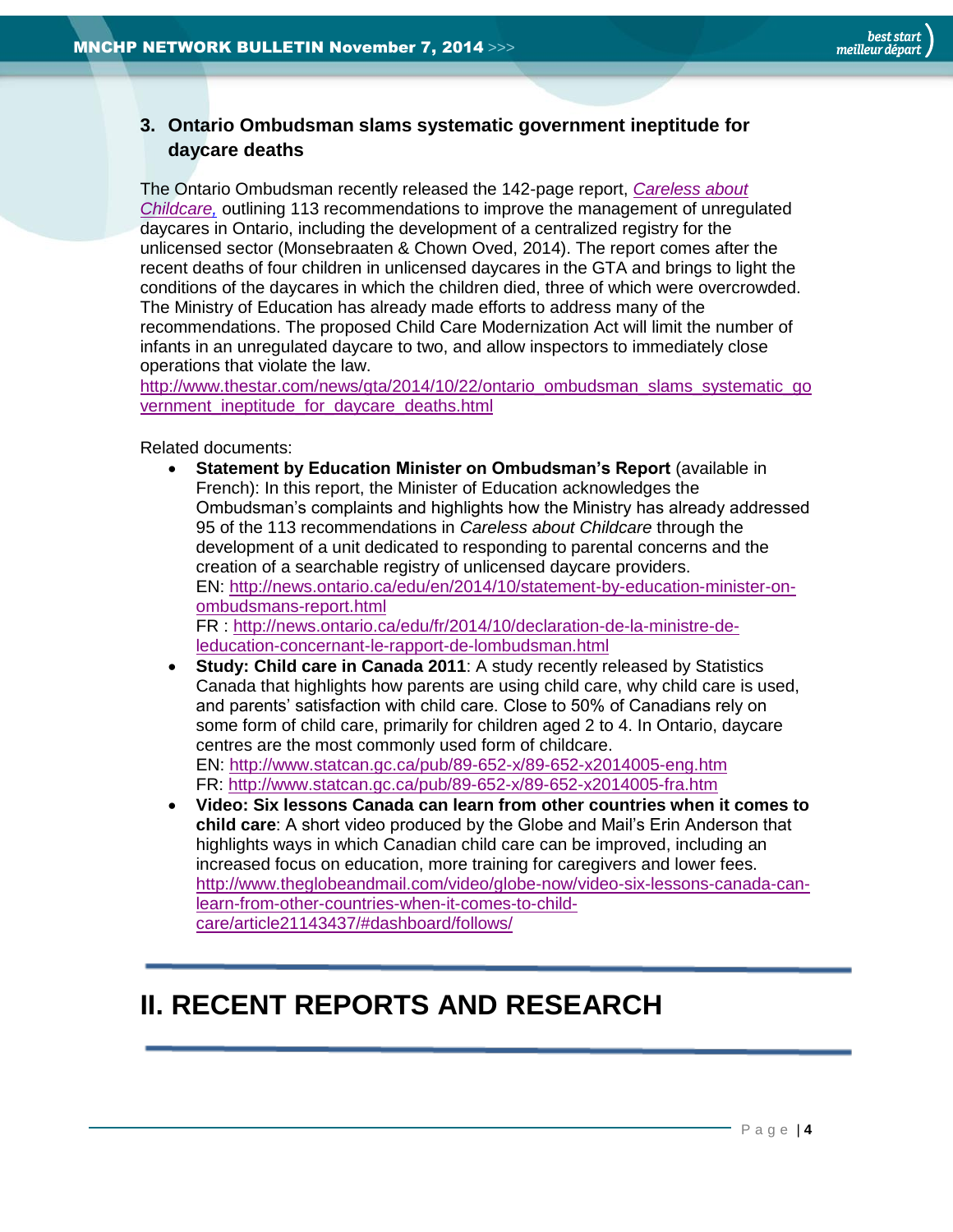*\* indicates journal subscription required for full text access*

#### <span id="page-4-0"></span>**4. Parental perceptions of the Canadian sedentary behaviour guidelines for the early years**

Carson, V., Clark, M., Berry, T., Holt, N.L., & Latimer-Cheung, A. (2014). Parental perceptions of the Canadian sedentary behaviour guidelines for the early years. *Research Update, 21*(4). Retrieved from [http://www.centre4activeliving.ca/](http://www.centre4activeliving.ca/media/filer_public/a8/66/a8662359-6e9d-4fb8-acb3-0706eb53a120/2014-nov-early-years.pdf)

#### **BACKGROUND**

Minimizing sedentary behaviour, in particular screen time, in the early years is important for healthy growth and development of children (LeBlanc et al., 2012). One response to this identified health issue has been the development of the first Canadian Sedentary Behaviour Guidelines for the Early Years, released by the Canadian Society for Exercise Physiology in 2012 (Tremblay et al., 2012). The guidelines recommend minimizing prolonged sitting or being restrained (e.g., stroller, high chair) for more than one hour at a time. Additionally, for children under the age of 2, screen time is not recommended and for children aged 2 to 4 years, screen time should be limited to under 1 hour per day (Tremblay et al., 2012). Recent national data tells us that only 18% of Canadian children aged 3 to 4 years met the screen time limitations recommended in the guidelines (Colley et al., 2013). To find out how the guidelines could most effectively be communicated to parents to increase adoption, this study sought to examine parental perceptions of the new guidelines.

[https://www.centre4activeliving.ca/news/2014/10/parental-perceptions-canadian](https://www.centre4activeliving.ca/news/2014/10/parental-perceptions-canadian-sedentary-behaviour/)[sedentary-behaviour/](https://www.centre4activeliving.ca/news/2014/10/parental-perceptions-canadian-sedentary-behaviour/)

PDF: [https://www.centre4activeliving.ca/media/filer\\_public/a8/66/a8662359-6e9d-4fb8](https://www.centre4activeliving.ca/media/filer_public/a8/66/a8662359-6e9d-4fb8-acb3-0706eb53a120/2014-nov-early-years.pdf) [acb3-0706eb53a120/2014-nov-early-years.pdf](https://www.centre4activeliving.ca/media/filer_public/a8/66/a8662359-6e9d-4fb8-acb3-0706eb53a120/2014-nov-early-years.pdf)

#### <span id="page-4-1"></span>**5. Sofas and infant mortality**

Rechtman, L.R., Colvin, J.D., Blair, P.S., & Moon, R.Y. (2014). Sofas and infant mortality. *Pediatrics, 134,* e1293-e1300. DOI:10.1542/peds.2014-1543

#### **ABSTRACT**

**OBJECTIVE:** Sleeping on sofas increases the risk of sudden infant death syndrome and other sleep-related deaths. We sought to describe factors associated with infant deaths on sofas.

**METHODS:** We analyzed data for infant deaths on sofas from 24 states in 2004 to 2012 in the National Center for the Review and Prevention of Child Deaths Case Reporting System database. Demographic and environmental data for deaths on sofas were compared with data for sleep-related infant deaths in other locations, using bivariate and multivariable, multinomial logistic regression analyses.

**RESULTS:** A total of 1024 deaths on sofas made up 12.9% of sleep related infant deaths. They were more likely than deaths in other locations to be classified as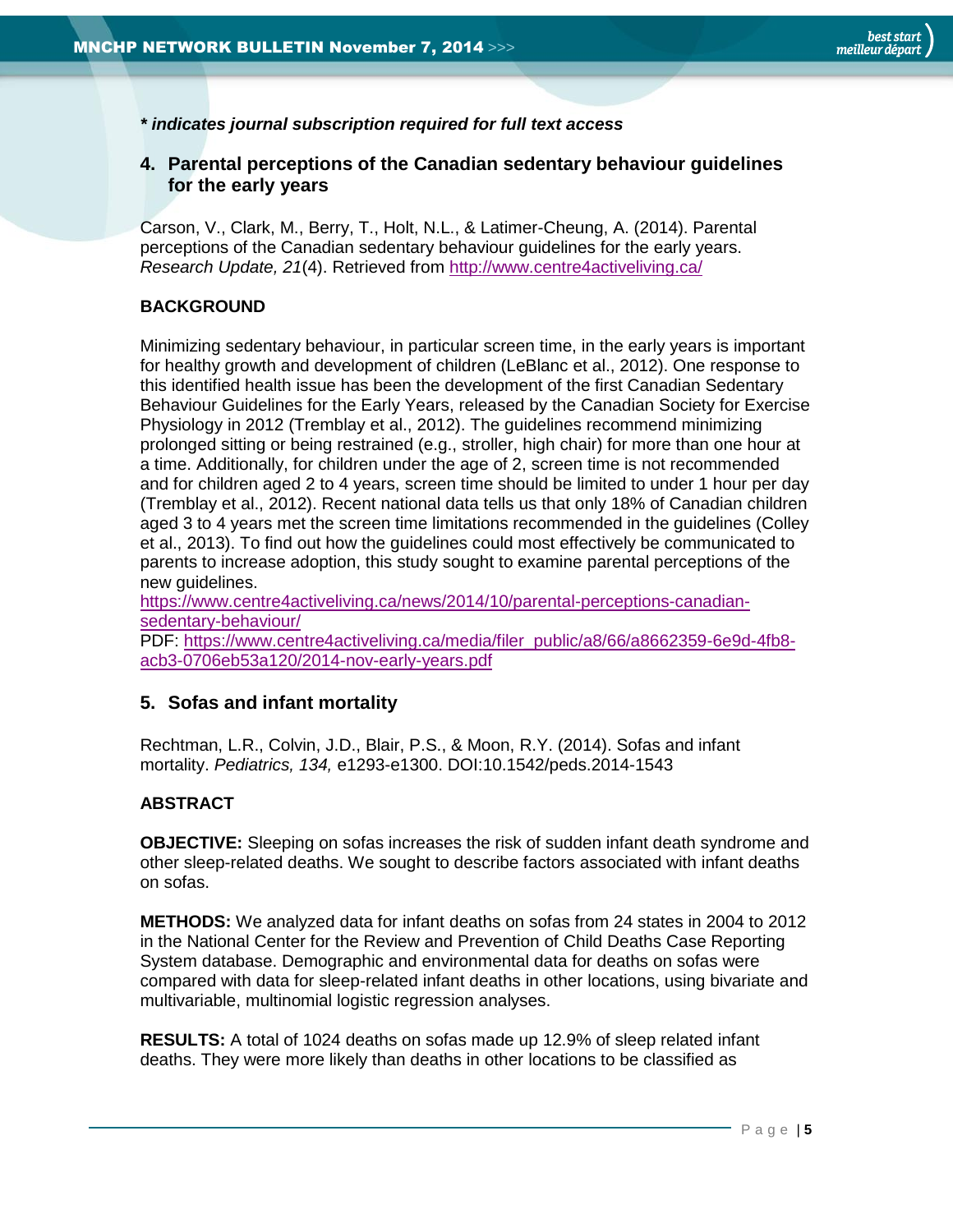accidental suffocation or strangulation (adjusted odds ratio [aOR] 1.9; 95% confidence interval [CI], 1.6–2.3) or ill-defined cause of death (aOR 1.2; 95% CI, 1.0–1.5). Infants who died on sofas were less likely to be Hispanic (aOR 0.7; 95% CI, 0.6–0.9) compared with non-Hispanic white infants or to have objects in the environment (aOR 0.6; 95% CI, 0.5–0.7) and more likely to be sharing the surface with another person (aOR 2.4; 95% CI,  $1.9-3.0$ ), to be found on the side (aOR  $1.9$ ;  $95\%$  CI,  $1.4-2.4$ ), to be found in a new sleep location (aOR 6.5; 95% CI, 5.2–8.2), and to have had prenatal smoke exposure (aOR 1.4; 95% CI, 1.2–1.6). Data on recent parental alcohol and drug consumption were not available.

**CONCLUSIONS:** The sofa is an extremely hazardous sleep surface for infants. Deaths on sofas are associated with surface sharing, being found on the side, changing sleep location, and experiencing prenatal tobacco exposure, which are all risk factors for sudden infant death syndrome and sleep-related deaths.

<http://pediatrics.aappublications.org/content/134/5/e1293.full.pdf+html>

# <span id="page-5-0"></span>**6. Policy on preventing discrimination because of pregnancy and breastfeeding**

(available in French)

Ontario Human Rights Commission. (2014). *Policy on preventing discrimination because of pregnancy and breastfeeding*. Toronto, ON: Author. Retrieved from [http://www.ohrc.on.ca/en/policy-preventing-discrimination-because-pregnancy-and](http://www.ohrc.on.ca/en/policy-preventing-discrimination-because-pregnancy-and-breastfeeding)[breastfeeding](http://www.ohrc.on.ca/en/policy-preventing-discrimination-because-pregnancy-and-breastfeeding)

#### **SUMMARY**

The Ontario *Human Rights Code* (the *Code*) is a law that provides for equal rights and opportunities and recognizes the dignity and worth of every person in Ontario. The *Code* makes it against the law to discriminate against someone or to harass them because of sex, which includes pregnancy and breastfeeding, in employment, housing, goods, services and facilities, contracts and membership in unions, trade or professional associations.

Child-bearing benefits society as a whole. Thus, women should not be disadvantaged because they are or have been pregnant. It is illegal to discriminate because a woman is pregnant, was pregnant or is trying to get pregnant. It is also illegal to discriminate because a woman has had an abortion, miscarriage, stillbirth, is going through fertility treatments, experiences complications or has specific needs related to pregnancy, or has chosen to breastfeed or not breastfeed her child.

#### […]

Women have the right to accommodation for pregnancy-related needs. This means that an employer, landlord or service provider may have to change its policies, rules, requirements or practices to allow pregnant women equal opportunities. At work, depending on a woman's needs, this could include more washroom breaks, a flexible schedule or changes in job duties during pregnancy. After a woman's baby is born, an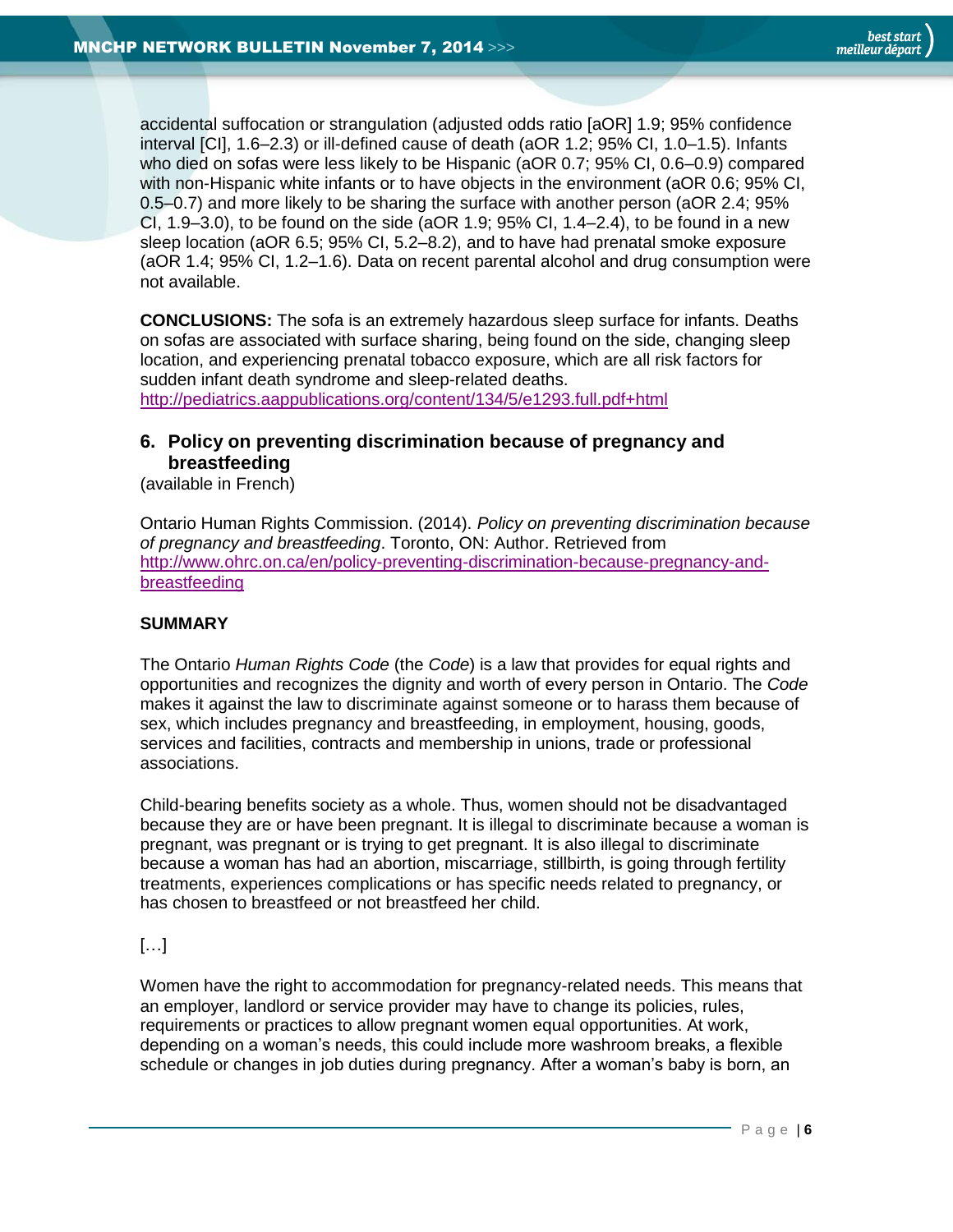employer should accommodate any needs women have for breastfeeding or expressing milk for her child.

EN[:http://www.ohrc.on.ca/sites/default/files/Policy%20on%20preventing%20discriminatio](http://www.ohrc.on.ca/sites/default/files/Policy%20on%20preventing%20discrimination%20because%20of%20pregnancy%20and%20breastfeeding_accessible_2014.pdf) [n%20because%20of%20pregnancy%20and%20breastfeeding\\_accessible\\_2014.pdf](http://www.ohrc.on.ca/sites/default/files/Policy%20on%20preventing%20discrimination%20because%20of%20pregnancy%20and%20breastfeeding_accessible_2014.pdf) FR: [http://www.ohrc.on.ca/fr/politique-sur-la-pr%C3%A9vention-de-la-discrimination](http://www.ohrc.on.ca/fr/politique-sur-la-pr%C3%A9vention-de-la-discrimination-fond%C3%A9e-sur-la-grossesse-et-l%E2%80%99allaitement)[fond%C3%A9e-sur-la-grossesse-et-l%E2%80%99allaitement](http://www.ohrc.on.ca/fr/politique-sur-la-pr%C3%A9vention-de-la-discrimination-fond%C3%A9e-sur-la-grossesse-et-l%E2%80%99allaitement)

#### <span id="page-6-0"></span>**7. Use of services by immigrant women with symptoms of postpartum depression**

Bodolai, P., Celmins, M., & Viloria-Tan, E. (2014). *Use of services by immigrant women with symptoms of postpartum depression.* Brampton, ON: Region of Peel. Retrieved from [http://www.peelregion.ca/health/library/pdf/serv-immigrant-women-postpart](http://www.peelregion.ca/health/library/pdf/serv-immigrant-women-postpart-depression.pdf)[depression.pdf](http://www.peelregion.ca/health/library/pdf/serv-immigrant-women-postpart-depression.pdf)

#### **EXECUTIVE SUMMARY**

#### **Issue and Purpose of Rapid Review**

Currently, postpartum mood disorder (PMD) services are underused by Peel's immigrant population. Community partners have asked for recommendations to improve the access and use of PMD services. The purpose of this rapid review is to determine strategies that help immigrant women overcome barriers to services.

#### **Research Question**

How can we improve the use of health, community, and social services for immigrant women with symptoms of postpartum depression (PPD)?

#### **Literature Search and Critical Appraisal**

The literature search was conducted in January 2014 for databases from 2003 – present. Medical and psychological databases were searched. Grey literature was also searched. The review is based on one, high-quality guideline on immigrant health and two, good-quality book chapters of synthesized literature.

#### **Synthesis of Findings**

The literature identified barriers and strategies to address immigrant mental health. Barriers included: a lack of knowledge around postpartum depression, treatment options and supports; concerns that mental illness burdens or stigmatizes families; and fears regarding mental illness.

Interventions are grouped into six strategic areas: delivering culturally appropriate care, addressing life context, addressing determinants of health, creating supportive environments, building partnerships, and addressing policy. The interventions in each of these areas identify ways in which service providers can break down barriers and provide culturally relevant and appropriate services. It is important to consider the unique issues faced by immigrant women and address their needs when developing policy and services. Helping women to navigate programs and services and to rebuild social networks is essential in creating support. Community agencies need to collaborate and build partnerships to provide service and facilitate outreach and referrals. Generating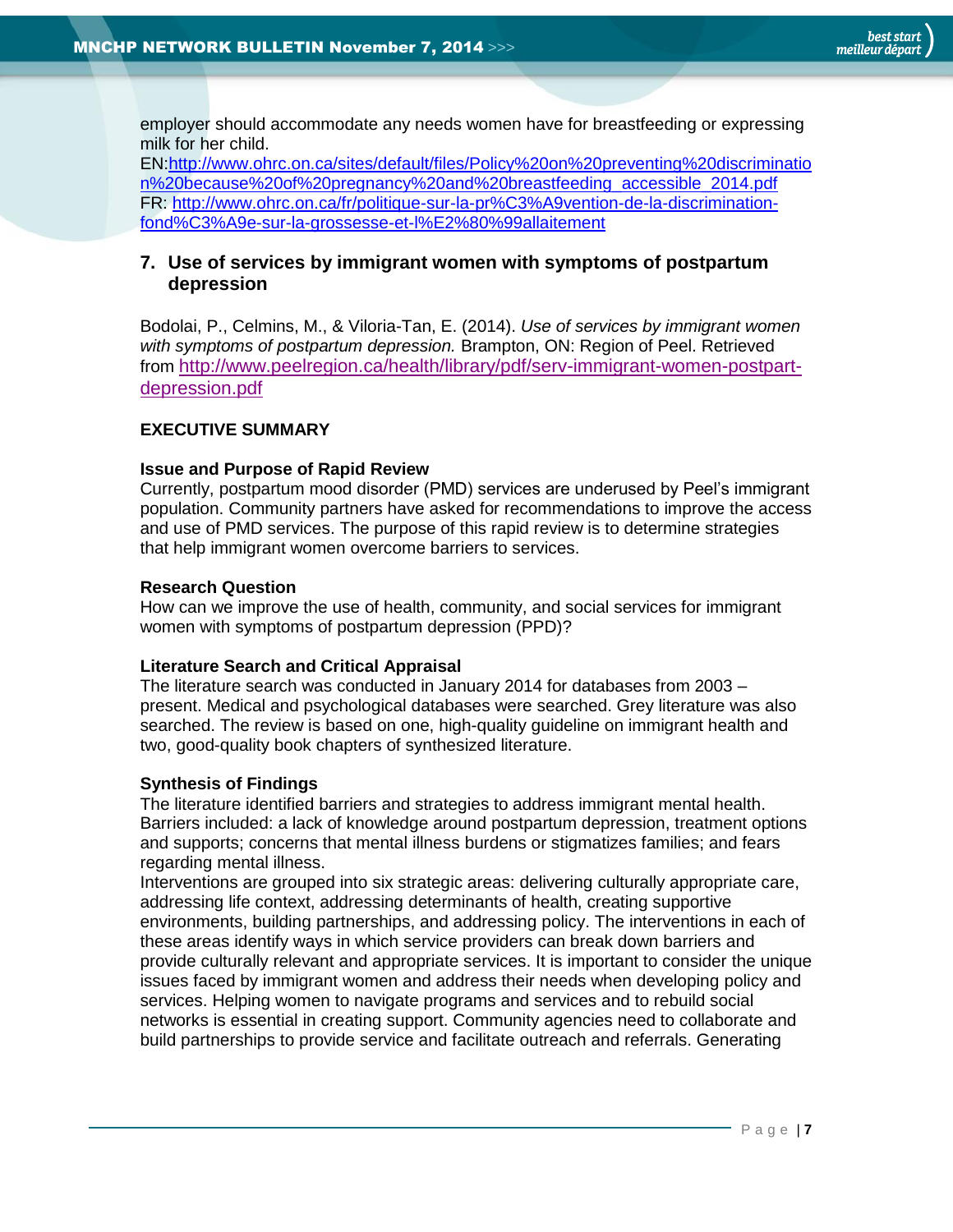and advocating for policies and organizational changes that address discrimination and the determinants of health is necessary to providing comprehensive care. PDF: [http://www.peelregion.ca/health/library/pdf/serv-immigrant-women-postpart](http://www.peelregion.ca/health/library/pdf/serv-immigrant-women-postpart-depression.pdf)[depression.pdf](http://www.peelregion.ca/health/library/pdf/serv-immigrant-women-postpart-depression.pdf)

#### <span id="page-7-0"></span>**8. Time trends in symptoms of mental illness in children and adolescents in Canada**

McMartin, S.E., Kingsbury, M., Dykshoorn, J., & Colman, I. (2014, November 3). Time trends in symptoms of mental illness in children and adolescents in Canada. *CMAJ*. DOI:10.1503/cmaj.140064

#### **ABSTRACT**

**Background**: Existing research and media reports convey conflicting impressions of trends in the prevalence of mental illness. We sought to investigate trends in the prevalence of symptoms of mental illness in a large population-based cohort of Canadian children and adolescents.

**Methods**: We obtained population-based data from the National Longitudinal Survey of Children and Youth. Every 2 years, participants completed self-reported measures of mental illness indicators, including conduct disorder, hyperactivity, indirect aggressions, suicidal behaviour, and depression and anxiety. We analyzed trends in mean scores over time using linear regression.

**Results**: We evaluated 11 725 participants aged 10-11 years from cycles 1 (1994/95) through 6 (2004/05), 10 574 aged 12-13 years from cycles 2 (1996/97) through 7 (2006/07), and 9835 aged 14-15 years from cycle 3 (1998/99) through 8 (2008/09). The distribution of scores on depression and anxiety, conduct and indirect aggression scales remained stable or showed small decreases over time for participants of all ages. The mean hyperactivity score increased over time in participants aged 10-11 years (change per 2-year cycle: 0.16, 95% CI 0.09 to 0.18). Over time, fewer participants aged 12-13 years (0.40% per cycle, 95% CI -0.78 to -0.07) and aged 14-15 years (0.56% per cycle, 95% CI -0.91 to -0.23) reported attempting suicide in the previous 12 months.

**Interpretation**: With the exception of hyperactivity, the prevalence of symptoms of mental illness in Canadian children and adolescents has remained relatively stable from 1994/95 to 2008/09. Conflicting reports of escalating rates of mental illness in Canada may be explained by differing methodologies between studies, an increase in treatmentseeking behaviour, or changes in diagnostic criteria or practices. PDF:<http://www.cmaj.ca/content/early/2014/11/03/cmaj.140064.full.pdf+html>

# <span id="page-7-1"></span>**III. CURRENT INITIATIVES**

<span id="page-7-2"></span>**9. National Down Syndrome Awareness Week**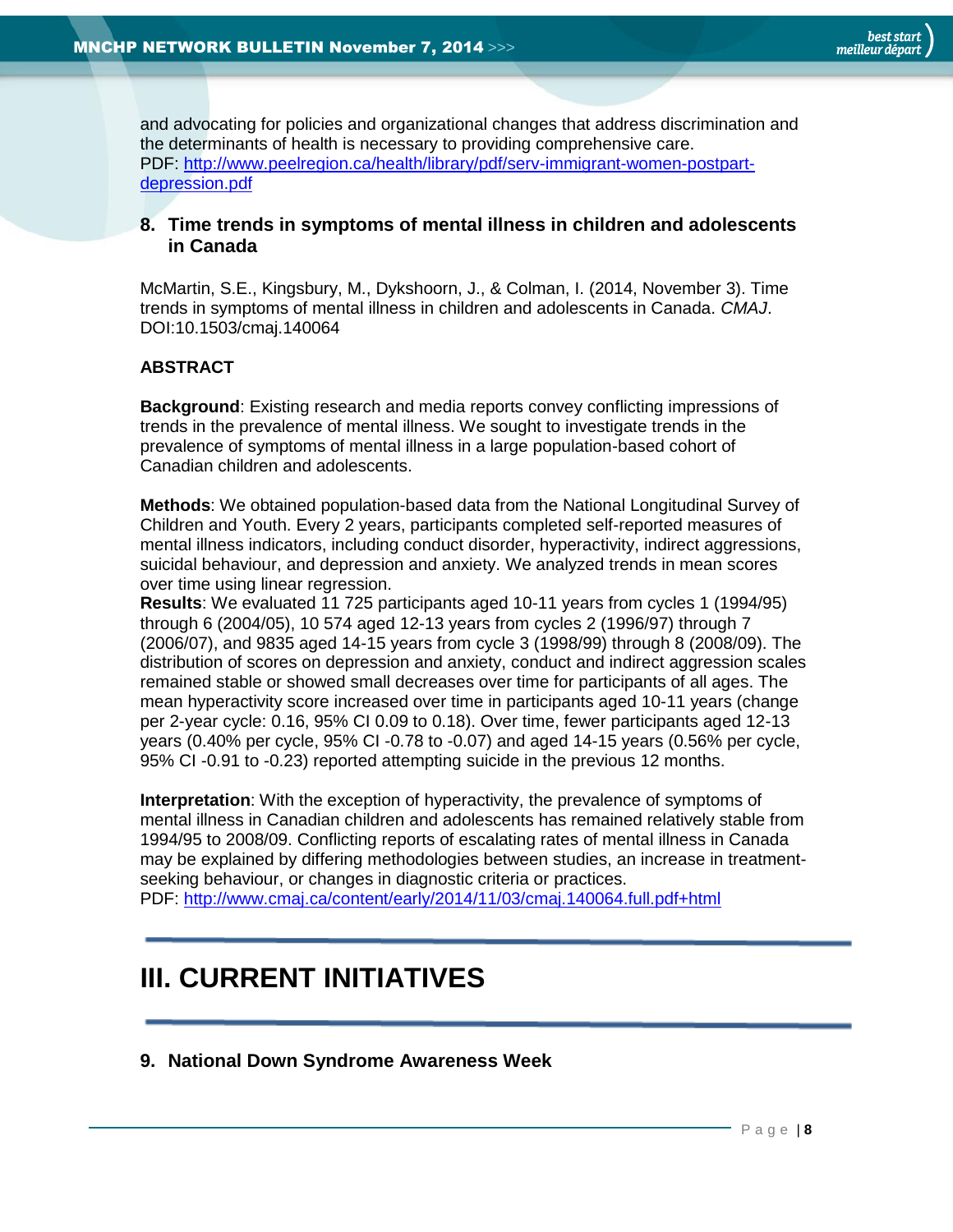Every year, from November 1 to 7, the Canadian Down Syndrome Society sponsors National Down Syndrome Awareness Week in an effort to encourage the public to "see the abilities" of people with Down Syndrome. To raise awareness and promote diversity, the CDSS posted stories showcasing the trials and successes of families raising children with Down syndrome. Those interested in promoting Down syndrome awareness are encouraged to download the quizzes, brochures and posters available on the [campaign](http://cdss.ca/ndsaw/spread-the-word/) [website.](http://cdss.ca/ndsaw/spread-the-word/) The Canadian Down Syndrome Society also produces resources for parents, including the [New Parent Package,](http://cdss.ca/parents/) a website developed specifically to welcome parents who have recently had a baby with Down syndrome to the Down syndrome community, and to provide these parents with resources and information outlining what to expect. 1 in every 800 children is born with Down syndrome. <http://cdss.ca/ndsaw/>

#### <span id="page-8-0"></span>**10.National Child Day**

(available in French)

Celebrated on November  $20<sup>th</sup>$ , National Child Day was established to recognize the adoption by the United Nations of two key documents that promote the rights of children: the [United Nations Declaration of the Rights of the Child,](http://www.unicef.org/lac/spbarbados/Legal/global/General/declaration_child1959.pdf) and the [United Nations](http://www.ohchr.org/en/professionalinterest/pages/crc.aspx)  [Convention on the Rights of the Child.](http://www.ohchr.org/en/professionalinterest/pages/crc.aspx) This year, which marks the  $25<sup>th</sup>$  Anniversary of the Convention, children and adults are invited to consider how children can participate in society as active citizens, and to share ways to ensure that the needs of all children are met, that they are protected from harm, and that they are given the opportunity to succeed. The Public Health Agency of Canada has developed a number of resources to promote the discussion of children's rights on National Child Day, including a [National](http://www.phac-aspc.gc.ca/ncd-jne/kit-eng.php)  [Child Day Activity Kit](http://www.phac-aspc.gc.ca/ncd-jne/kit-eng.php) which features 13 fun and interactive activities to help children learn the extent of their rights. PHAC's [Child and Youth Corner](http://www.phac-aspc.gc.ca/ncd-jne/yc-eng.php) explains in clear language the content of the convention and includes social media messages that can be used to raise awareness about the Day. Parents and caregivers are encouraged to educate themselves using PHAC's numerous resources, and then test their knowledge by taking the [National Child Day Online Quiz.](http://www.phac-aspc.gc.ca/ncd-jne/quiz/ncd-adults-adultes-jne-eng.php)

EN:<http://www.phac-aspc.gc.ca/ncd-jne/index-eng.php>

FR:<http://www.phac-aspc.gc.ca/ncd-jne/index-fra.php> Related event:

 **Child rights and public health – what's the connection? National Child Day 2014:** Hosted on National Child Day, November 20<sup>th</sup>, by CHNET-Works!, this webinar will emphasize the link between child rights and public health focusing specifically on violence prevention. Lisa Wolff, the Director of Policy and Education at UNICEF Canada will discuss the importance of children's rights in promoting the health of children. Lisa Evanoff, the National Training Manager of RespectED: Violence & Abuse Prevention Program, will share her experiences working with the program and discuss how violence impacts children's health. As appropriate for an event on National Child Day, CHNET-Works! has also invited a panel of youth to weigh in on the subject. [Registration is available online.](http://www.chnet-works.ca/index.php?option=com_rsevents&view=events&layout=show&cid=341%3A424-child-rights-and-public-health--whats-the-connection-national-child-day-2014--les-droits-de-lenfant-et-la-sante-publique--quel-rapport-la-journee-nationale-de-lenfant-2014-&Itemid=6&lang=en) [http://www.chnet-works.ca/index.php?option=com\\_rsevents&view=events&](http://www.chnet-works.ca/index.php?option=com_rsevents&view=events&%20Itemid=6&lang=en)  [Itemid=6&lang=en](http://www.chnet-works.ca/index.php?option=com_rsevents&view=events&%20Itemid=6&lang=en)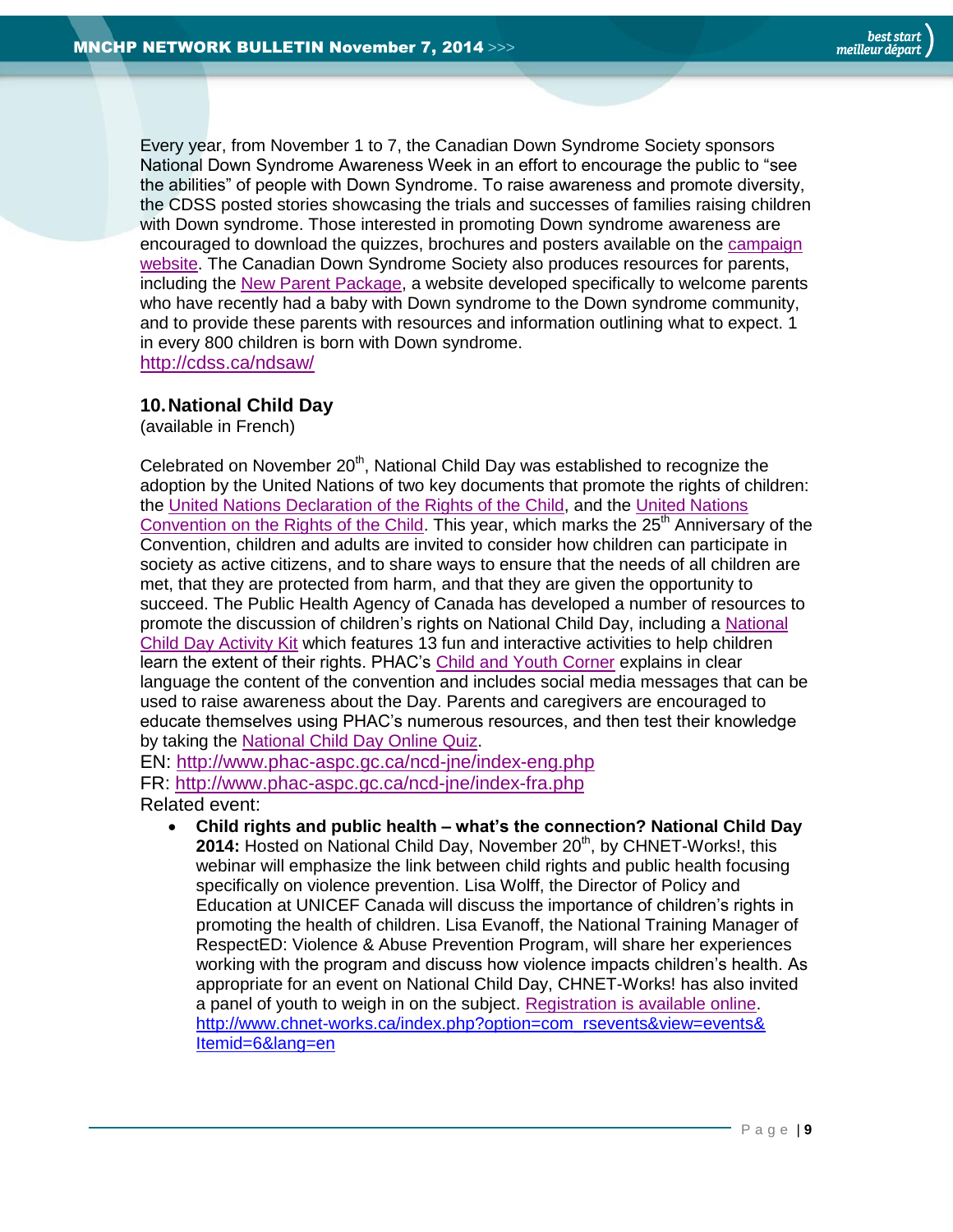#### <span id="page-9-0"></span>**11. I Am a Witness: Canadian Human Rights Tribunal Hearing** (available in French)

The I Am a Witness campaign was developed to raise awareness surrounding a complaint filed against the Federal government in 2007 by the Caring Society and the Assembly of First Nations. The complaint asserted that Canada's failure to provide culturally-sensitive and equitable child welfare services to First Nations children living on reserve was ethnically and racially discriminatory. A hearing on the complaint recently concluded on October 24 and the Final Ruling is expected to take place in April. Everyone is invited to support the campaign. Participation can be as simple as tweeting support using #Witness4FirstNationsKids. The campaign website offers a bevy of resources to help the public stay abreast of the complaint's progress including a timeline, fact sheets and videos of the hearing's final arguments.

EN:<http://www.fncaringsociety.ca/i-am-witness>

<span id="page-9-1"></span>FR :<http://www.fncaringsociety.ca/fr/%C3%AAtre-t%C3%A9moin>

# **IV. UPCOMING EVENTS**

## <span id="page-9-2"></span>**12.Reflecting Upon** *How Does Learning Happen in the Early Years?* **…a Focus on Relationships**

November 13, 2014: St. Catharines, ON

Rod Peturson, and Karen Calligan, members of the Ministry of Education's Early Years Division, will host an evening workshop to discuss the resources and research supporting the pedagogical framework currently implemented in Ontario early years settings. Peturson, currently involved in the province's transition to full-day kindergarten, supports a philosophy of play, curiosity and discovery through education. Calligan brings the perspective of a Registered Early Childhood Educator who has experience working with First Nations Child Care operators and Family Support Programs. Register through the Early Childhood Community Development Centre by calling 905-646-7311 or email eccdc@eccdc.org.

<http://eyeonkids.ca/docs/files/nov13-2014.pdf>

# <span id="page-9-3"></span>**13.Taking a Bite out of HEAL policies: Ottawa's Experience – Part 4 of the Policy Development Series**

November 24, 2014: Webinar

The fourth in HC-Link's Policy Development series, this webinar will explore the City of Ottawa's implementation of the Child Care Healthy Eating and Active Living (HEAL) Guidelines. Helen Parker, a public health nurse with Ottawa Public Health, her colleague and registered dietitian, Ellen Lakusiak, and Registered Early Childhood Educator Ginette Perron will discuss their unique experiences with the policy development process, how the policy affected their specific areas of work, and its overall impact on healthy eating and active living in child care centres.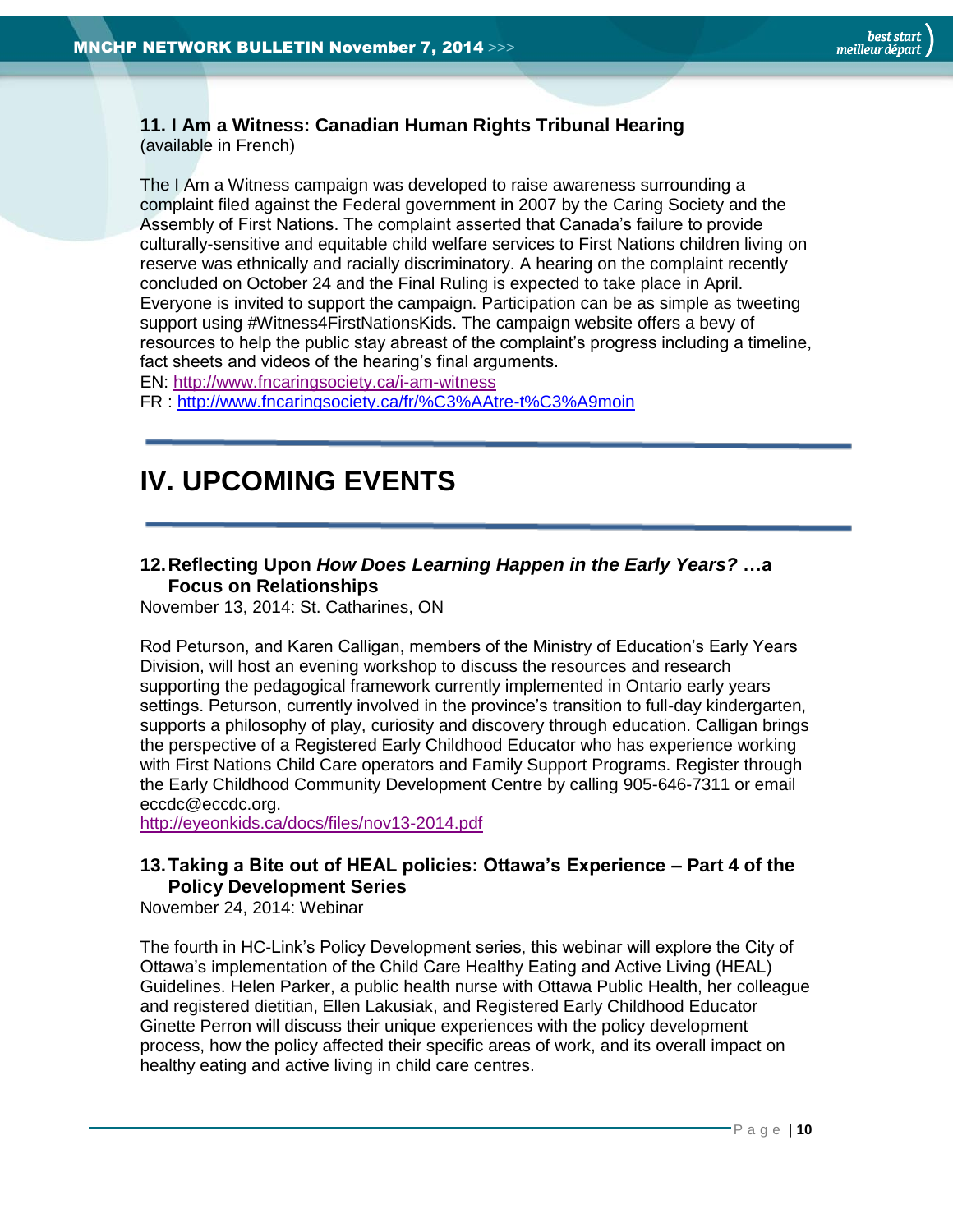[http://hclinkontario.ca/index.php/component/jevents/icalrepeat.detail/2014/11/24/102/-](http://hclinkontario.ca/index.php/component/jevents/icalrepeat.detail/2014/11/24/102/-/taking-a-bite-out-of-heal-policies-ottawa-s-experience-part-4-of-the-policy-development-series.html?Itemid=1) [/taking-a-bite-out-of-heal-policies-ottawa-s-experience-part-4-of-the-policy-development](http://hclinkontario.ca/index.php/component/jevents/icalrepeat.detail/2014/11/24/102/-/taking-a-bite-out-of-heal-policies-ottawa-s-experience-part-4-of-the-policy-development-series.html?Itemid=1)[series.html?Itemid=1](http://hclinkontario.ca/index.php/component/jevents/icalrepeat.detail/2014/11/24/102/-/taking-a-bite-out-of-heal-policies-ottawa-s-experience-part-4-of-the-policy-development-series.html?Itemid=1)

# <span id="page-10-0"></span>**14.Best Practice for Managing "Out of Control" Children: A Team Approach for Early Educators and Families**

December 3, 2014: Webinar

This webinar, hosted by Barbara Kaiser, an expert and frequent author on the topic of challenging behaviour, is designed to help teachers and parents better understand their own limitations in order to help them address the limitations of their children or the children they work with. Through the session, Kaiser will discuss team-based strategies for creating environments that are inclusive and nurturing of students who are often labeled "out of control." All registrants will receive a recording of the webinar even if they cannot attend the session.

[http://www.earlychildhoodwebinars.com/presentations/best-practice-for-managing-out](http://www.earlychildhoodwebinars.com/presentations/best-practice-for-managing-out-of-control-children-a-team-approach-for-early-educators-and-families-by-barbara-kaiser/)[of-control-children-a-team-approach-for-early-educators-and-families-by-barbara-kaiser/](http://www.earlychildhoodwebinars.com/presentations/best-practice-for-managing-out-of-control-children-a-team-approach-for-early-educators-and-families-by-barbara-kaiser/)

## <span id="page-10-1"></span>**15.Nourishing School Communities: From School Nutrition Policies to Reality**

December 4, 2014: Webinar

The Nutrition Resource Centre is hosting a free webinar to discuss the Nourishing School Communities initiative. Partners of the initiative work with First Nations Schools, public schools, and after-school facilities and provide them with strategies and resources to promote healthy eating. A diverse panel of experts including academics, dietitians and school lunch providers will use two case studies to discuss the current state of school nutrition policies, and what lessons can be learned in working with school food providers. [http://opha.on.ca/Nutrition-Resource-Centre/Education-events/Event-](http://opha.on.ca/Nutrition-Resource-Centre/Education-events/Event-Detail.aspx?event=131)[Detail.aspx?event=131](http://opha.on.ca/Nutrition-Resource-Centre/Education-events/Event-Detail.aspx?event=131)

# <span id="page-10-2"></span>**V. RESOURCES**

# <span id="page-10-3"></span>**16.Aboriginal Ways Tried and True**

(available in French)

This portal, developed as an offshoot of the Public Health Agency of Canada's Canadian Best Practices Portal, contains successful public health practices created with or by First Nations, Inuit and Métis communities. While the interventions contained in the portal, which are referred to as Ways Tried and True (WTT) are similar to best practices in that they are founded on quality research related to public health, they differ in that "the guiding paradigm is an Aboriginal worldview as opposed to a Western one" (Public Health Agency of Canada, 2014). The selection of interventions for inclusion in the portal was supported by a set of six criteria: a foundation in the Aboriginal community, a holistic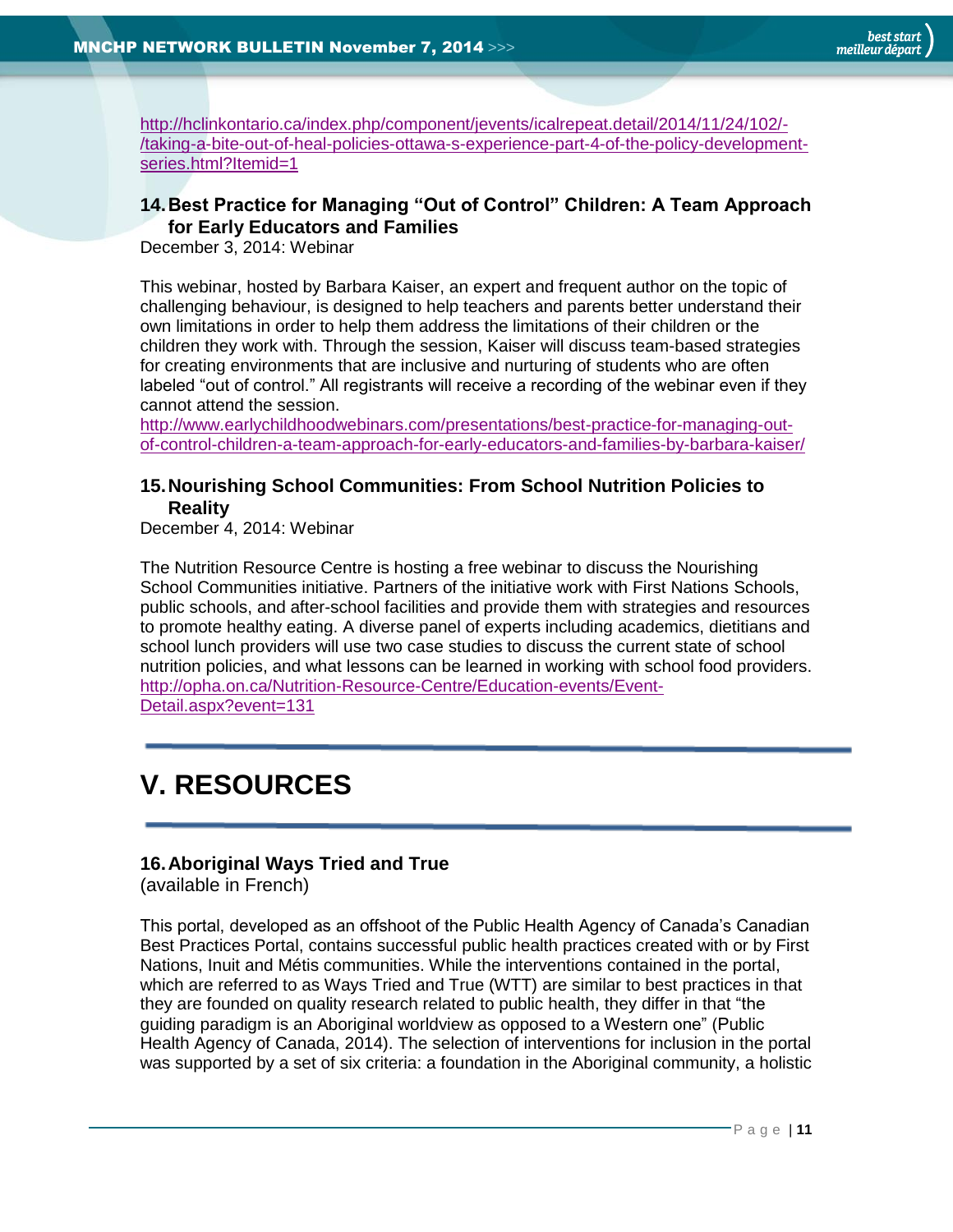approach to care, a focus on collaboration, an ability to nurture strengths and address needs, strong ties to the Indigenous culture and prior successful implementation. As the portal develops, it will aim to increase its selection of interventions specifically related to maternal and child health.

EN[:http://cbpp-pcpe.phac-aspc.gc.ca/aboriginalwtt/](http://cbpp-pcpe.phac-aspc.gc.ca/aboriginalwtt/) FR: http://cbpp-pcpe.phac-aspc.gc.ca/fr/aboriginalwtt/

#### <span id="page-11-0"></span>**17.Ontario Physical Education Safety Guidelines**

(available in French)

Ophea recently updated its Ontario Physical Education Safety Guidelines, which outline the minimum requirements that school boards should meet to ensure the safety of their students. The guidelines address safety measures for physical education, sports competitions, practices, and recreational sporting events. Key changes were made specifically to the protocol addressing concussions, including the addition of sample strategies for prevention. Ophea refers parents and children seeking additional information and resources related to concussion safety to the [Ministry of Health and](http://www.health.gov.on.ca/en/public/programs/concussions/)  Long Term Care [Concussion Portal.](http://www.health.gov.on.ca/en/public/programs/concussions/) EN:<http://safety.ophea.net/>

FR: http://safety.ophea.net/fr

#### <span id="page-11-1"></span>**18.Body Mass Index of Children and Youth, 2012 to 2013**

(available in French)

Statistics Canada released several reports based on the Canadian Health Measures Survey's most recent data set, which was collected between January 9, 2012 and December 17, 2013. The focus of the survey is to acquire an understanding of the physical health of Canadians ages 3 to 79 through a series of key measurements including blood pressure, height, weight and physical fitness. Using Body Mass Index measurements collected through the survey, a fact sheet reported that, in 2012-13, 31% of children and youth 5 to 17 years of age were overweight or obese, with youth more likely to be overweight or obese than children. Statistics Canada also offers BMI data for children and youth through its CANSIM tables, providing percentages of overweight and obesity using the [CDC,](http://www5.statcan.gc.ca/cansim/a26?lang=eng&retrLang=eng&id=1170002&pattern=117-0001..117-0012&tabMode=dataTable&srchLan=-1&p1=-1&p2=31) [Cole](http://www5.statcan.gc.ca/cansim/a26?lang=eng&retrLang=eng&id=1170003&pattern=117-0001..117-0012&tabMode=dataTable&srchLan=-1&p1=-1&p2=31) and [WHO](http://www5.statcan.gc.ca/cansim/a26?lang=eng&retrLang=eng&id=1170004&pattern=117-0001..117-0012&tabMode=dataTable&srchLan=-1&p1=-1&p2=31) Classification systems, while noting that the WHO Classification system is currently preferred.

EN:<http://www.statcan.gc.ca/pub/82-625-x/2014001/article/14105-eng.htm> FR:<http://www.statcan.gc.ca/pub/82-625-x/2014001/article/14105-fra.htm>

#### <span id="page-11-2"></span>**19.Heart-Mind Online**

Developed by the Dalai Lama Centre, this website provides an extensive collection of posts and videos aimed at "educating the heart." The goal of Heart-Mind Online is to help parents and caregivers support children's social and emotional development which can aid children in mitigating problems with stress, anxiety, bullying and making friends. Through a series of easy-to-use filters, visitors to the Heart-Mind Online site can pinpoint resources such as interviews, quizzes, book reviews and videos revolving around a variety of issues including resilience and self-regulation. Through its information and resources, Heart-Mind Online promotes 5 core qualities: calmness and security, getting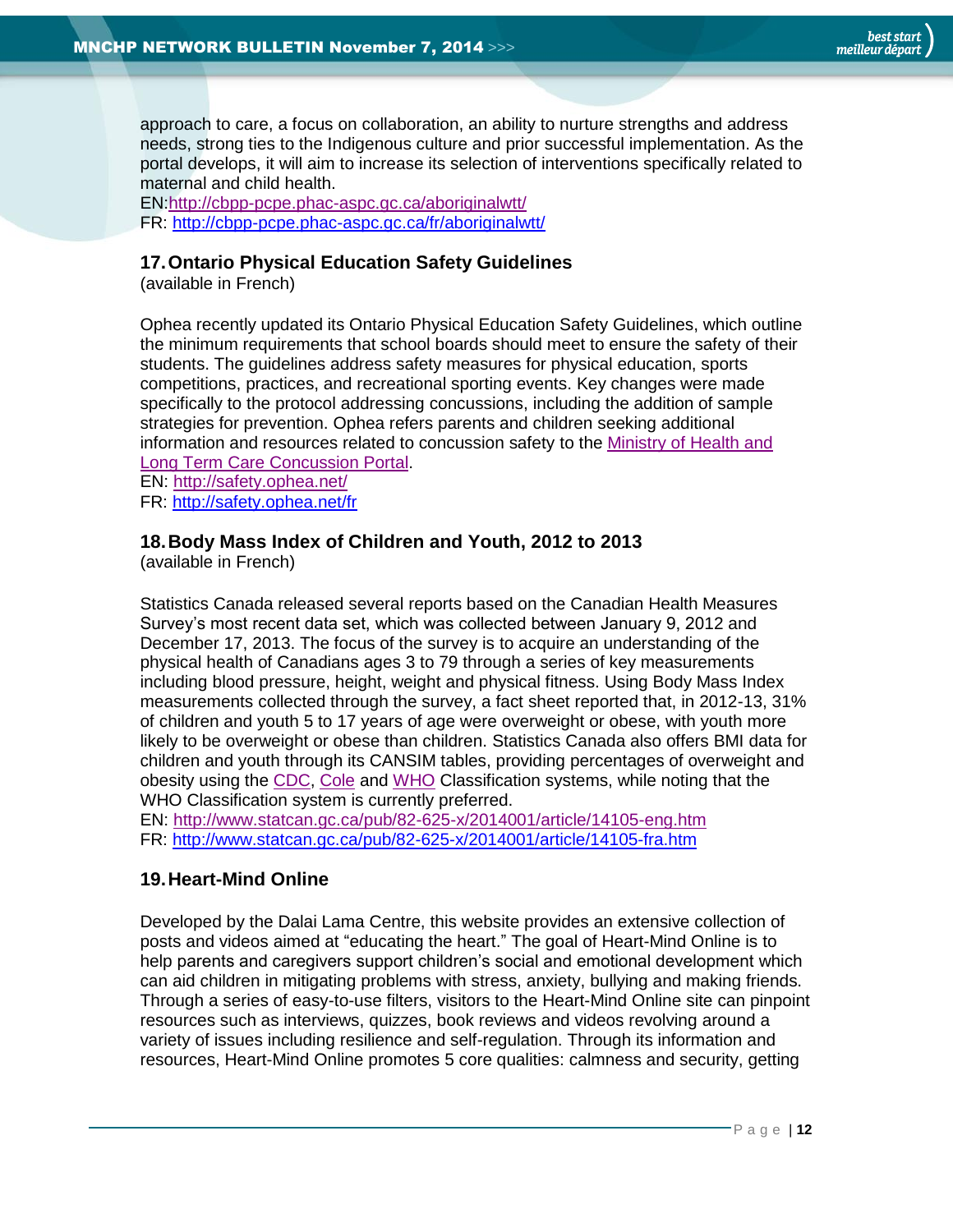along with others, remaining alert and engaged, demonstrating an ability for compassion and kindness, and effective problem-solving. <http://www.heartmindonline.org/>

#### <span id="page-12-0"></span>**20.Recent videos:**

 **Breastfeeding your Baby after a Caesarean Birth**: A video developed by Trillium Health Partners and the Region of Peel Public Health that showcases the experiences of women with breastfeeding after a Caesarean birth, highlighting the importance of skin-to-skin, and emphasizing that, despite possible difficulties, breastfeeding is possible and desirable. [http://trilliumhealthpartners.ca/patientservices/womens/Pages/breastfeeding-](http://trilliumhealthpartners.ca/patientservices/womens/Pages/breastfeeding-after-caesarean-birth.aspx)

[after-caesarean-birth.aspx](http://trilliumhealthpartners.ca/patientservices/womens/Pages/breastfeeding-after-caesarean-birth.aspx)

 **Helping Your Kids Succeed at School** (available in French): This engaging video developed by People for Education encourages parents to stop acting as homework monitors and suggests that focusing on test scores is not especially useful in ensuring student success. Instead, the video recommends talking to kids about school, and being specific in conversations, helping children to develop a positive attitude about school, setting high expectations, and reading together with kids for fun.

[EN: https://www.youtube.com/watch?v=D0S\\_gLw9pXg](en:%20https://www.youtube.com/watch?v=D0S_gLw9pXg) FR: https://www.youtube.com/watch?v=cAcTefKbB5Q

 **Toxic Stress**: The Alberta Family Health Initiative recently released a short video outlining the different forms of stress and their impact on an individual if experienced early in life. While good stress, the kind triggered by new experiences, can have a positive effect on a child's life, toxic stress, caused by abuse and neglect, can alter the brain's architecture and cause serious health problems. The video calls for families and caregivers to work together to prevent experiences of toxic stress.

<https://www.youtube.com/watch?v=vMseNYpOQvE&feature=youtu.be>

# <span id="page-12-1"></span>**VI. FEATURED BEST START RESOURCES**

# <span id="page-12-2"></span>**21. The Delivery of Prenatal Education in Ontario: A Summary of Research Findings**

(available in French)

To support the development of prenatal education key messages and tools, Best Start Resource Centre gathered information from multiple sources in 2014. Collectively these sources provided key information on the delivery of prenatal education in Ontario. This information explored the current status of prenatal education in Ontario and identified existing gaps and needs. This report summarizes relevant results, including recommendations for prenatal education in Ontario.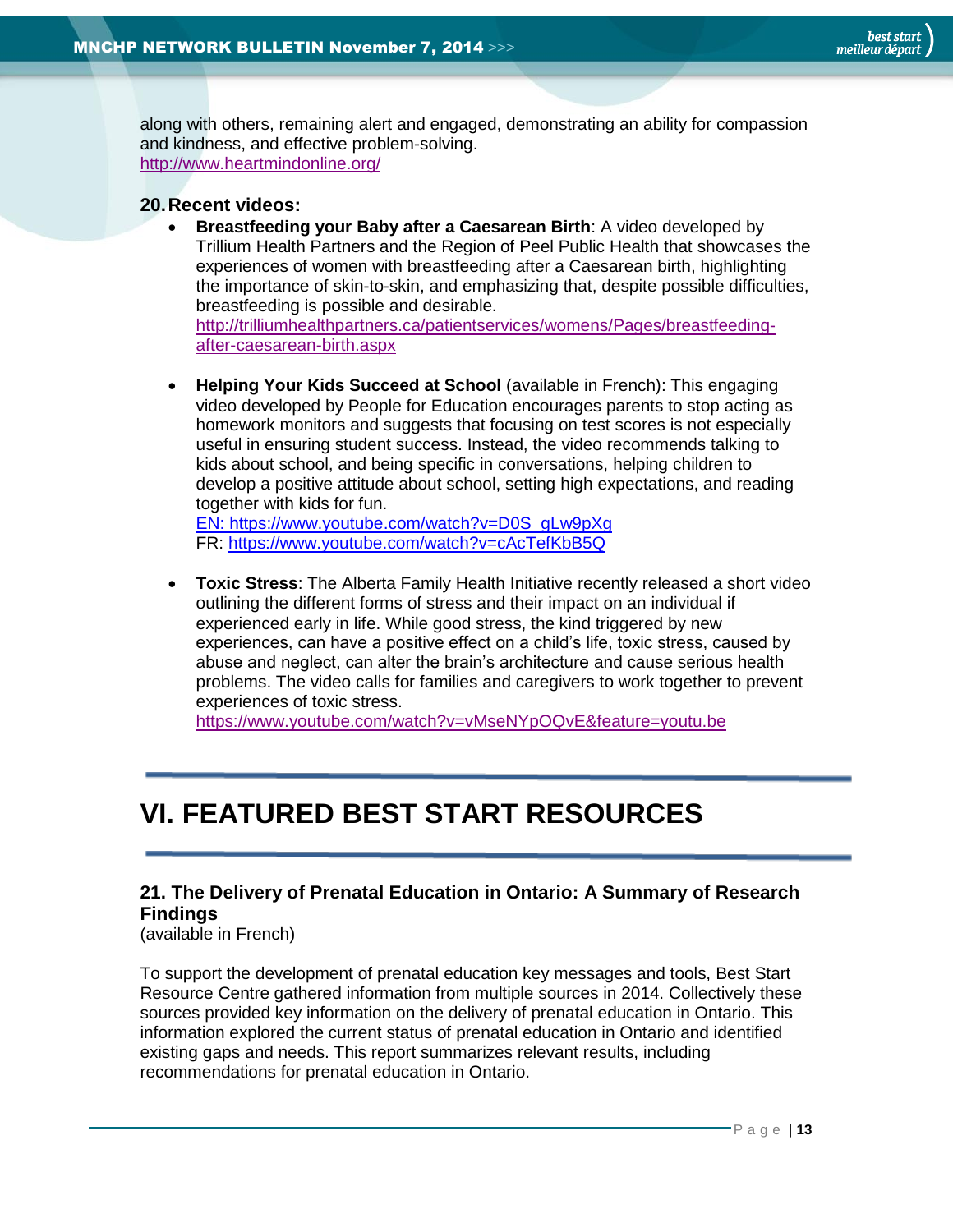EN: [http://www.beststart.org/resources/rep\\_health/BSRC\\_Prenatal\\_Summary\\_fnl.pdf](http://www.beststart.org/resources/rep_health/BSRC_Prenatal_Summary_fnl.pdf) FR[:http://www.meilleurdepart.org/resources/repro/BSRC\\_Prenatal\\_Summary\\_FR\\_rev.p](http://www.meilleurdepart.org/resources/repro/BSRC_Prenatal_Summary_FR_rev.pdf) [df](http://www.meilleurdepart.org/resources/repro/BSRC_Prenatal_Summary_FR_rev.pdf)

## <span id="page-13-0"></span>**22. Prenatal Education in Ontario: Fact Sheets**

(available in French)

To support the development of prenatal education key messages and tools, Best Start Resource Centre gathered information from multiple sources in 2014. Collectively these sources provided key information on the delivery of prenatal education in Ontario. This information explored the current status of prenatal education in Ontario and identified existing gaps and needs. The following fact sheets share highlights from this review, and include recommendations for prenatal education in Ontario.

**English:**

- **[Fact Sheet 1: The Evidence for Prenatal Education](http://www.beststart.org/resources/rep_health/BSRC_Prenatal_Fact_Sheet_1_rev.pdf)**
- [Fact Sheet 2: Prenatal Education Class Participation](http://www.beststart.org/resources/rep_health/BSRC_Prenatal_Fact_Sheet_2_rev.pdf)
- [Fact Sheet 3: A Parent's and Provider's Perspective](http://www.beststart.org/resources/rep_health/BSRC_Prenatal_Fact_Sheet_3_rev.pdf)
- [Fact Sheet 4: Concerns and Needs of Prenatal Educators](http://www.beststart.org/resources/rep_health/BSRC_Prenatal_Fact_Sheet_4_rev.pdf)

**French:**

- [Fiche d'information 1 : Données relatives à l'éducation prénatale](http://www.meilleurdepart.org/resources/repro/BSRC_Prenatal_Fact_Sheet_1_FR.pdf)
- **Fiche d'information 2 [: Participation aux cours prénataux](http://www.meilleurdepart.org/resources/repro/BSRC_Prenatal_Fact_Sheet_2_FR.pdf)**
- Fiche d'information 3 [: Point de vue des parents et des fournisseurs de services](http://www.meilleurdepart.org/resources/repro/BSRC_Prenatal_Fact_Sheet_3_FR.pdf)
- Fiche d'information 4 : Préoccupations et besoins des animateurs de cours [prénataux](http://www.meilleurdepart.org/resources/repro/BSRC_Prenatal_Fact_Sheet_4_FR.pdf)

For more information on Best Start's involvement in the Strengthening Prenatal Education/Information in Ontario project: [http://en.beststart.org/services/partnerships](http://en.beststart.org/services/partnerships-and-projects)[and-projects](http://en.beststart.org/services/partnerships-and-projects)

# <span id="page-13-1"></span>**23. Building Resilience in Young Children**

(available in French)

This booklet is for parents and caregivers of children from birth to six years. It provides information, tips, parent stories and resource links that will help caregivers boost a child's ability to bounce back from life's challenges and thrive.

EN[:http://www.beststart.org/resources/hlthy\\_chld\\_dev/pdf/BSRC\\_Resilience\\_English\\_fnl](http://www.beststart.org/resources/hlthy_chld_dev/pdf/BSRC_Resilience_English_fnl.pdf) [.pdf](http://www.beststart.org/resources/hlthy_chld_dev/pdf/BSRC_Resilience_English_fnl.pdf)

FR[:http://www.meilleurdepart.org/resources/develop\\_enfants/pdf/BSRC\\_Resilience\\_Fre](http://www.meilleurdepart.org/resources/develop_enfants/pdf/BSRC_Resilience_French_fnl.pdf) [nch\\_fnl.pdf](http://www.meilleurdepart.org/resources/develop_enfants/pdf/BSRC_Resilience_French_fnl.pdf)

To learn tips for using the information in this resource, specifically when working with fathers, register for our workshop (in French only):

# **Bâtir la résilience chez les jeunes enfants – explorer le rôle du père**

14 November, 2014: Sudbury, ON Register here: [https://www.eventbrite.ca/e/billets-atelier-batir-la-resilience-chez-les](https://www.eventbrite.ca/e/billets-atelier-batir-la-resilience-chez-les-jeunes-enfants-explorer-le-role-du-pere-13223928125)[jeunes-enfants-explorer-le-role-du-pere-13223928125](https://www.eventbrite.ca/e/billets-atelier-batir-la-resilience-chez-les-jeunes-enfants-explorer-le-role-du-pere-13223928125)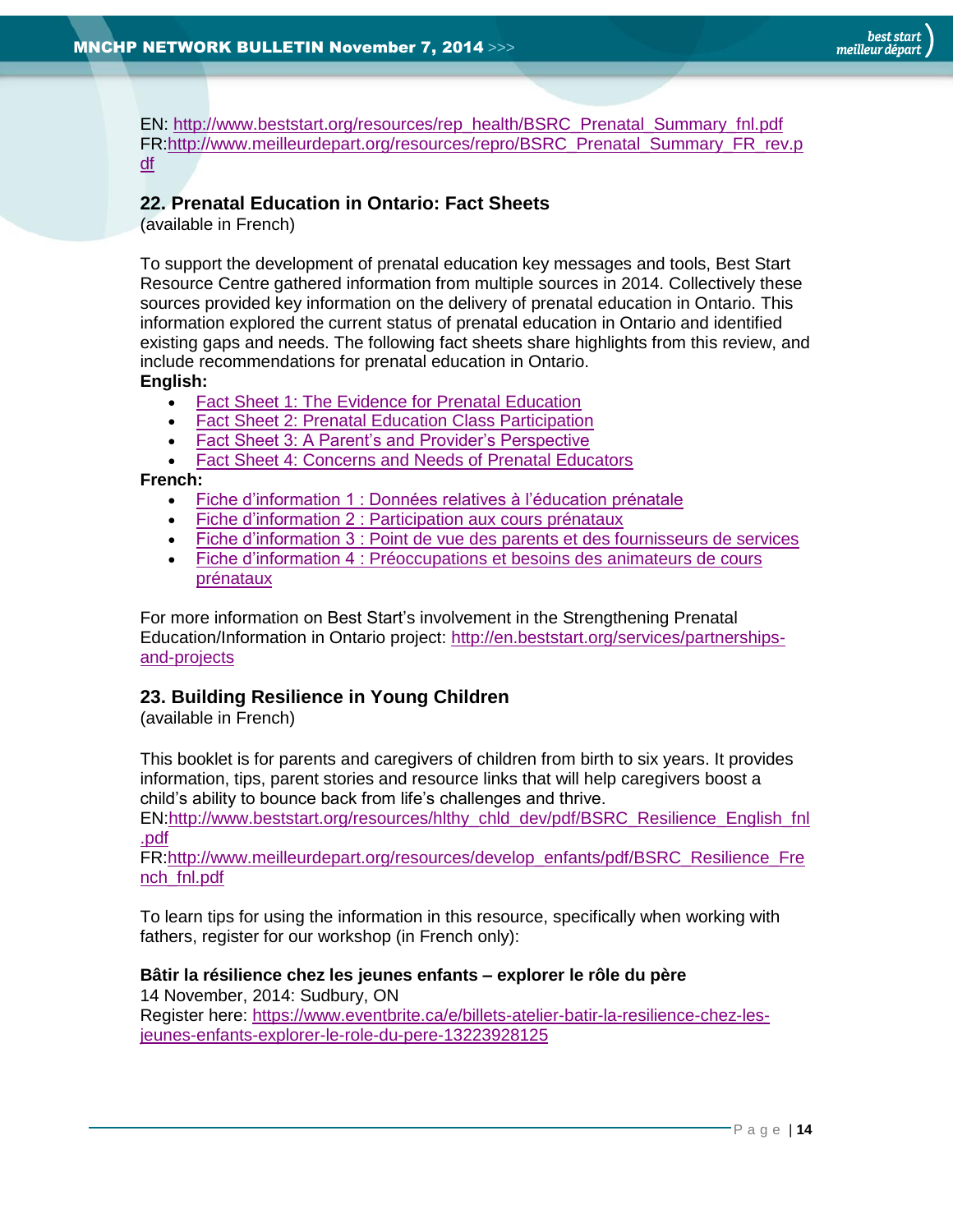# <span id="page-14-0"></span>**24. Obesity in Preconception and Pregnancy**

This report provides current information about the prevalence of, risk factors for, and implications of obesity in the preconception and perinatal periods in Ontario. Additional information is presented concerning approaches that have been effective in addressing obesity in the preconception and prenatal periods. Evidence-based practices are limited at this time and additional research is needed.

PDF[:http://www.beststart.org/resources/preconception/BSRC\\_obesity\\_report\\_Ap](http://www.beststart.org/resources/preconception/BSRC_obesity_report_April2014.pdf) [ril2014.pdf](http://www.beststart.org/resources/preconception/BSRC_obesity_report_April2014.pdf)

For more information on this topic, register for our workshops:

**Obesity in Preconception and Pregnancy & Its Downstream Effects on Childhood Obesity**

18 November, 2014: Sault Ste. Marie, ON 27 November, 2014: Kingston, ON 11 December, 2014: Timmins, ON

The workshop will share effective practices and practical strategies to minimize the factors that contribute to obesity during childhood and to improve childhood health outcomes. The [Canadian Obesity Network's 5As of](http://www.obesitynetwork.ca/pregnancy) Healthy Pregnancy Weight Gain session by Dr. Zach Ferraro has been accredited by the *College of Family Physicians of Canada and the Ontario Chapter for up to 1 Mainpro-M1 credits.* Sault Ste Marie: [http://en.beststart.org/event/workshop-obesity-preconception-and](http://en.beststart.org/event/workshop-obesity-preconception-and-pregnancy-its-downstream-effects-childhood-obesity-nov18)[pregnancy-its-downstream-effects-childhood-obesity-nov18](http://en.beststart.org/event/workshop-obesity-preconception-and-pregnancy-its-downstream-effects-childhood-obesity-nov18) Kingston: [http://en.beststart.org/event/workshop-obesity-preconception-and-pregnancy](http://en.beststart.org/event/workshop-obesity-preconception-and-pregnancy-its-downstream-effects-childhood-obesity-kingston)[its-downstream-effects-childhood-obesity-kingston](http://en.beststart.org/event/workshop-obesity-preconception-and-pregnancy-its-downstream-effects-childhood-obesity-kingston) Timmins:<http://en.beststart.org/event/Workshop-ObesityinPreconceptionPregnancy>

# <span id="page-14-1"></span>**25. 2015 Best Start Resource Centre Annual Conference**

25-27 February, 2015: Mississauga, ON

Registration is now open for the 2015 Best Start Resource Centre Conference, an annual event for service providers working on preconception health, prenatal health and early child development to meet, share, reflect, network and be inspired! The annual conference attracts over 300 participants each year. In addition to offering excellent peer sharing opportunities, the conference allows service providers and policy makers to increase their knowledge and learn innovative strategies and programs relevant to their work. Keynotes by Jane Bertrand, Dr. Brian Jack, and Dr. Margo Greenwood will address topics including trends in early childhood education, preconception care and the rights of First Nations children. Session topics range from breastfeeding peer support, to physical activity and the early years, to safe sleep practices.

The preconference day, held on February 25<sup>th</sup>, will consist of four full-day sessions:

- **Aboriginal & Child Health**: Led by Janet Fox, this session will feature a discussion of *Traditional Family Parenting*
- **Healthy Babies Healthy Children**: A day available specifically to HBHC Program Staff (including Managers, Public Health Nurses and Family Home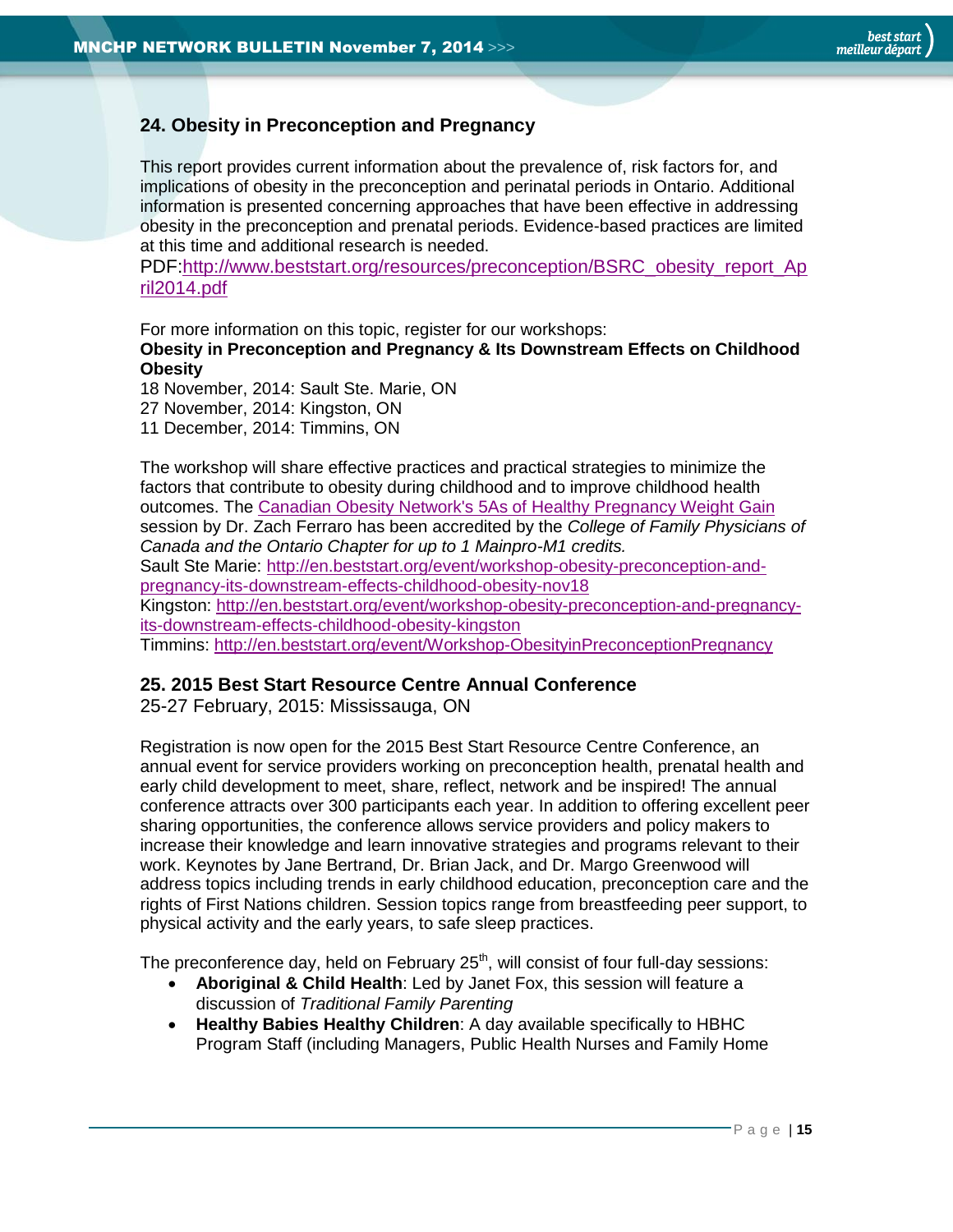Visitors) that will feature workshops on intimate partner violence and addressing smoking with women and families.

- **La resilience et l'autorégulation chez les jeunes enfants** : A session entirely in French that will focus on strategies to develop resilience and self-regulation in young children.
- **Infant Mental Health**: Dr. Chaya Kulkarni, director of Infant Mental Health Promotion at the Hospital for Sick Children will highlight strategies for early mental health intervention.

EN: [http://en.beststart.org/event/conference-2015-annual-conference-best-start](http://en.beststart.org/event/conference-2015-annual-conference-best-start-resource-centre)[resource-centre](http://en.beststart.org/event/conference-2015-annual-conference-best-start-resource-centre)

FR: [http://fr.meilleurdepart.org/event/conf%C3%A9rence-annuelle-2015-centre-de](http://fr.meilleurdepart.org/event/conf%C3%A9rence-annuelle-2015-centre-de-ressources-meilleur-d%C3%A9part)[ressources-meilleur-d%C3%A9part](http://fr.meilleurdepart.org/event/conf%C3%A9rence-annuelle-2015-centre-de-ressources-meilleur-d%C3%A9part)

#### <span id="page-15-0"></span>**About This Bulletin**

*The Best Start Resource Centre thanks you for your interest in, and support of, our work. Best Start permits others to copy, distribute or reference the work for non-commercial purposes on condition that full credit is given. Because our MNCHP bulletins are designed to support local health promotion initiatives, we would appreciate knowing how this resource has supported, or been integrated into, your work [\(mnchp@healthnexus.ca\)](mailto:mnchp@healthnexus.ca). Please note that the Best Start Resource Centre does not endorse or recommend any events, resources, or publications mentioned in this bulletin.* 

#### **Information on the MNCHP Network**: Email mnchp@healthnexus.ca or visit <http://www.beststart.org/services/information.html>

**To manage your subscription, unsubscribe from the list-serv and access the MNCHP archives**: http://lists.beststart.org/listinfo.cgi/mnchp-beststart.org **To submit items for MNCHP Bulletins**: Email mnchp@healthnexus.ca

#### **Contact Us**

**Best Start Resource Centre**: http://beststart.org/index\_eng.html **Health Nexus**: http://en.healthnexus.ca/ 180 Dundas W., Room 301, Toronto (Ontario) M5G 1Z8

# **Stay connected!**

The free weekly **[Ontario Health Promotion E-mail bulletin \(OHPE\)](http://www.ohpe.ca/)** offers a digest of news, events, jobs, feature articles on health promotion issues, resources, and much more, to those working in health promotion.

**[Click4HP](https://listserv.yorku.ca/archives/click4hp.html)** is an international dialogue on health promotion. Participants exchange views on issues and ideas, provide leads to resources, and ask questions about health promotion.

**[The Maternal Newborn and Child Health Promotion \(MNCHP\) Network](http://www.beststart.org/services/MNCHP.html) -** A province-wide electronic forum for service providers working to promote preconception, prenatal and child health.

**[Health Promotion Today](http://en.healthnexus.ca/)** - 0ur blog keeps you informed of news and topics related to health promotion.

Follow us on **[Twitter](https://twitter.com/Health_Nexus)** to stay up to date on all things related to health promotion.

View our video resources on **[YouTube](http://www.youtube.com/user/healthnexussante)** and **[Vimeo](https://vimeo.com/user9493317)**

**[The Best Start Aboriginal Sharing Circle \(BSASC\) Network](http://lists.beststart.org/listinfo.cgi/bsasc-beststart.org)** is a distribution list designed for service providers working with Aboriginal Peoples in areas of preconception, prenatal and child health. The network is a forum to share news, ideas, questions and best practices.

We encourage you visit the website of our new **[3M Health Leadership Award](http://www.healthnexus.ca/leadershipaward) to** find out how you can support community health leadership and honour your own community leader by nominating them for this national award.